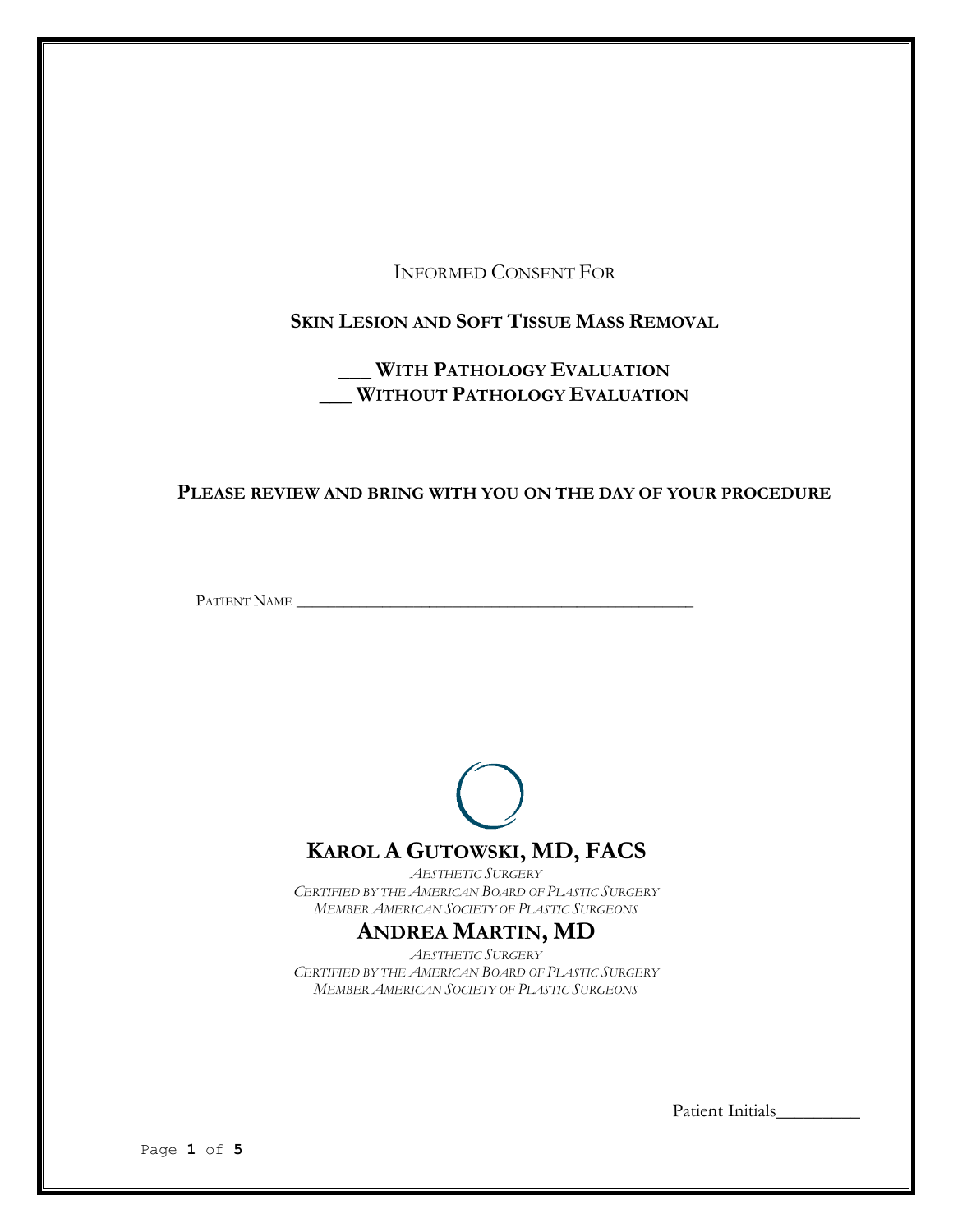#### **INSTRUCTIONS**

This is an informed-consent document that has been prepared to help inform you about skin lesion and under the skin lesion/mass removal, its risks, and alternative treatments.

It is important that you **read this information carefully and completely**. Please **initial each page**, indicating that you have read the page and **sign the consent for surgery** as proposed by your plastic surgeon.

#### **INTRODUCTION**

The removal of lesions is a common procedure and may be done for cosmetic or for medical puposes. In cases where the lesion is concerning for possible medical conditions such as cancer, a pathology evaluation may be done (examination under a microscope by a pathology physician).

#### **ALTERNATIVE TREATMENT**

Alternative forms of non-surgical management consist of not undergoing lesion removal, laser treatments, or other non-surgical techniques. In somes cases, non-surgical techniques may not be appropriate.

## **RISKS of SURGERY for SKIN LESION & SOFT TISSUE MASS REMOVAL**

Every surgical procedure involves a certain amount of risk and it is important that you understand the risks involved with lesion and mass removal. An individual's choice to undergo a surgical procedure is based on the comparison of the risks and potential benefits. Though the majority of patients do not experience complications, you should discuss each of them with your plastic surgeon to make sure you understand the risks, potential complications, and consequences of lesion and mass removal.

**Bleeding**- It is possible, though unusual, to experience a bleeding episode during or after surgery. Should bleeding occur, it may require emergency treatment to stop, drain accumulated blood or blood transfusion. Do not take any aspirin or anti-inflammatory medications for ten days before surgery, as this may increase the risk of bleeding. Non-prescription "herbs" and dietary supplements can increase the risk of surgical bleeding, and should also be stopped (See "Medications To Avoid").

**Infection**- Infection is unusual after surgery. Should an infection occur, treatment including antibiotics or additional surgery may be necessary.

**Change in skin sensation**- This usually resolves in 3 to 4 weeks. Permanently decreased sensation is rare, but possible.

**Skin scarring**- Although good wound healing after a surgical procedure is expected, abnormal scars may occur both within the skin and the deeper tissues. Excessive scarring is uncommon. Additional treatments including surgery may be necessary to treat abnormal scarring.

**Seroma**- Fluid may accumulate in the space where the lesion was located. Additional treatment or surgery may be necessary to remove this fluid.

**Delayed healing**- Wound disruption or delayed wound healing is possible. Some areas of the skin may not heal normally and may take a long time to heal. It is even possible to have loss of skin. This may require frequent dressing changes or further surgery to remove the non-healed tissue.

#### **Smokers have a greater risk of skin loss and wound healing complications.**

**Surgical anesthesia**- Both local and general anesthesia involve risks. There is the possibility of complications, injury, and even death from all forms of surgical anesthesia or sedation.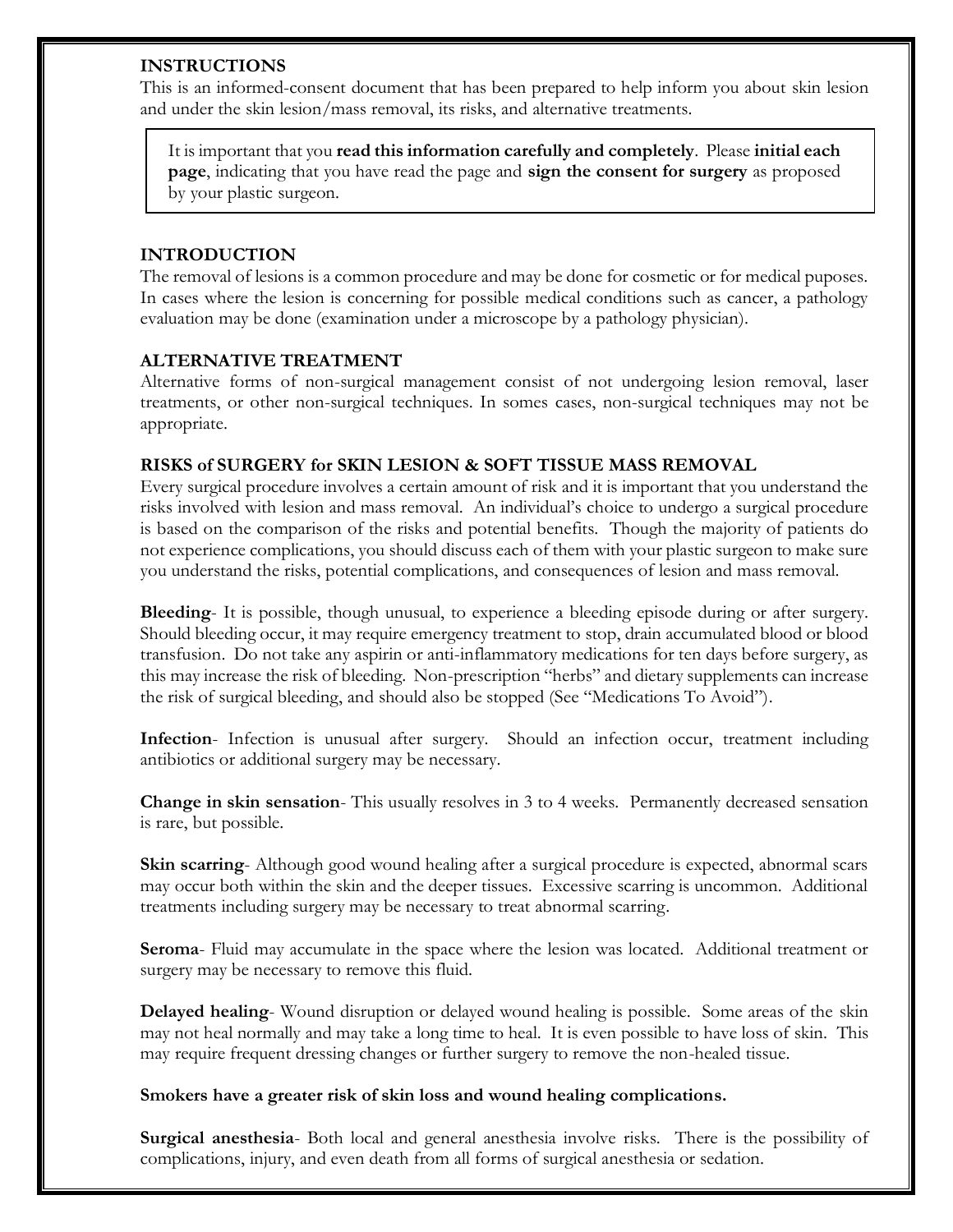**Allergic reactions**- In rare cases, local allergies to tape, suture material, or topical preparations have been reported. Systemic reactions, which are more serious, may occur to drugs used during surgery and/or prescription medications. Allergic reactions may require additional treatment.

**Lesion recurrence** – Although unlikely, it is possible that the lesion may return and require more treatment.

## **HEALTH INSURANCE**

Most health insurance companies exclude coverage for cosmetic surgical operations such lesion removal and any complications that might occur from surgery. Please carefully review your health insurance subscriber information pamphlet and underwriting policies.

#### **ADDITIONAL SURGERY**

Should complications occur, additional surgery or other treatments may be necessary. The practice of medicine and surgery is not an exact science. Although good results are expected, there is no guarantee or warranty expressed or implied on the results that may be obtained.

## **FINANCIAL RESPONSIBILITIES**

The cost of surgery involves several charges for the services provided. The total includes fees charged by your doctor, the cost of implants and surgical supplies, anesthesia, laboratory tests, and possible outpatient hospital charges, depending on where the surgery is performed. Depending on whether the cost of surgery is covered by an insurance plan, you will be responsible for necessary co-payments, deductibles, and charges not covered. Additional costs may occur should complications develop from the surgery. Secondary surgery or hospital day-surgery charges involved with revisionary surgery would also be your responsibility.

Informed-consent documents are used to communicate information about the proposed surgical treatment of a disease or condition along with disclosure of risks and alternative forms of treatment(s). The informed consent process attempts to define principles of risk disclosure that should generally meet the needs of most patients in most circumstances.

However, informed consent documents should not be considered all inclusive in defining other methods of care and risks encountered. Your plastic surgeon may provide you with additional or different information which is based on all the facts in your particular case and the state of medical knowledge.

Informed-consent documents are not intended to define or serve as the standard of medical care. Standards of medical care are determined on the basis of all of the facts involved in an individual case and are subject to change as scientific knowledge and technology advance and as practice patterns evolve.

**It is important that you read the above information carefully and have all of your questions answered before signing the consent on the next page.**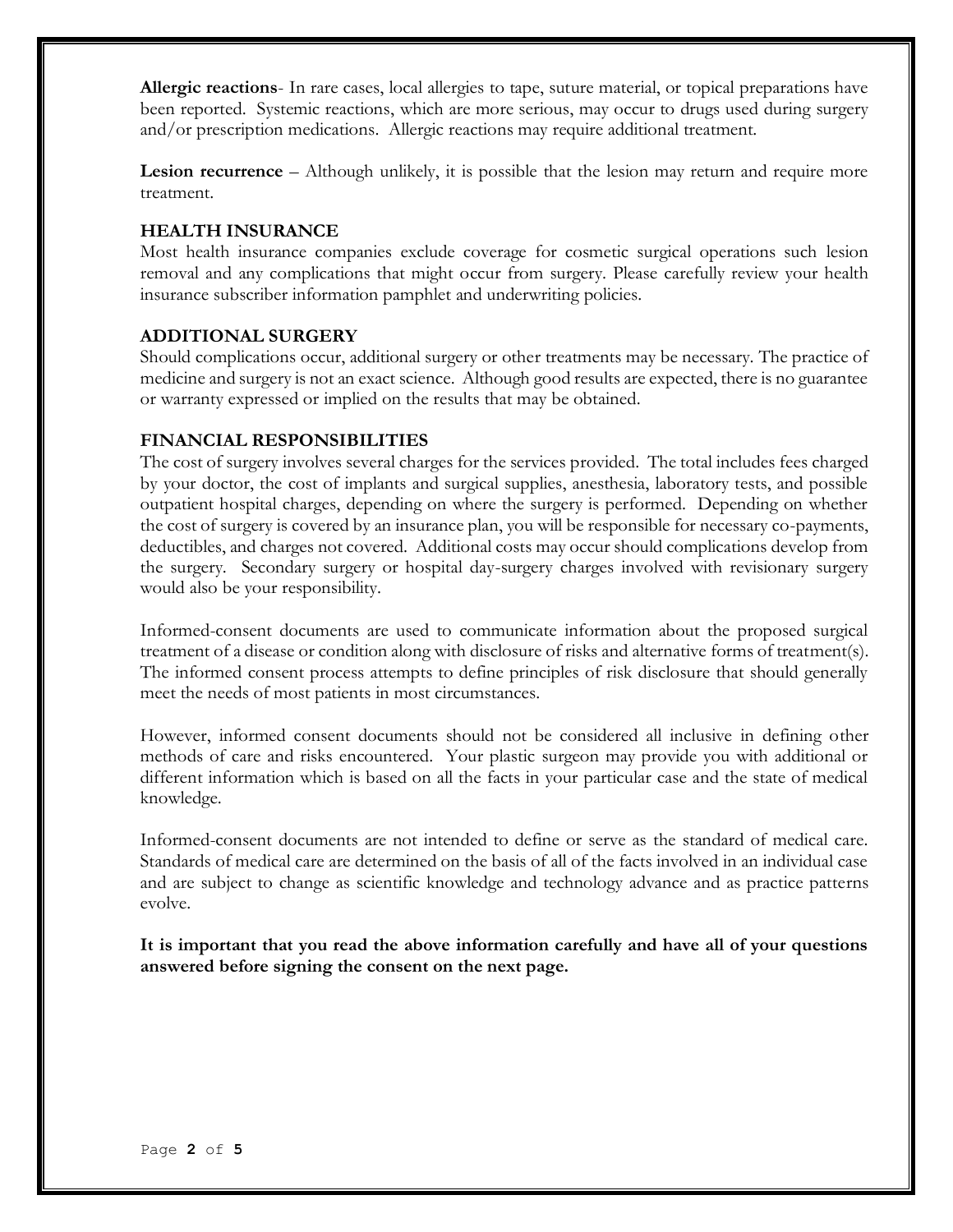# **CONSENT FOR SURGERY/ PROCEDURE OR TREATMENT**

1. I hereby authorize Dr. Karol Gutowski and/or Dr. Andrea Martin and such assistants as may be selected to perform the following procedure or treatment:

Skin Lesion and Mass Excision

I have received the following information sheet:

# **INFORMED CONSENT FOR SKIN LESION AND MASS EXCISION**

- 2. I recognize that during the course of the operation and medical treatment or anesthesia, unforeseen conditions may necessitate different procedures than those above. I therefore authorize the above physician(s) and assistants or designees to perform such other procedures that are in the exercise of his or her professional judgment necessary and desirable. The authority granted under this paragraph shall include all conditions that require treatment and are not known to my physician(s) at the time the procedure is begun.
- 3. I consent to the administration of such anesthetics considered necessary or advisable. I understand that all forms of anesthesia involves risk and the possibility of complications, injury, and sometimes death.
- 4. I acknowledge that no guarantee has been given by anyone as to the results that may be obtained.
- 5. I consent to the photographing or videoing of the operation(s) or procedure(s) to be performed, including appropriate portions of my body, for medical, scientific or educational purposes, provided my identity is not revealed by the pictures.
- 6. For purposes of advancing medical education, I consent to the admittance of observers to the operating room.
- 7. I consent to the disposal of any tissue, medical devices or body parts which may be removed.
- 8. I authorize the release of my Social Security number to appropriate agencies for legal reporting and medical-device registration, if applicable.
- 9. IT HAS BEEN EXPLAINED TO ME IN A WAY THAT I UNDERSTAND:
	- a. THE ABOVE TREATMENT OR PROCEDURE TO BE UNDERTAKEN
	- b. THERE MAY BE ALTERNATIVE PROCEDURES OR METHODS OF TREATMENT
	- c. THERE ARE RISKS TO THE PROCEDURE OR TREATMENT PROPOSED

\_\_\_\_\_\_\_\_\_\_\_\_\_\_\_\_\_\_\_\_\_\_\_\_\_\_\_\_\_\_\_\_\_\_\_\_\_\_\_\_\_\_\_\_\_\_\_\_\_\_\_\_\_\_\_\_\_\_\_\_\_\_\_\_\_\_\_\_\_\_

I CONSENT TO THE TREATMENT OR PROCEDURE AND THE ABOVE LISTED ITEMS  $(1-9)$ .

I AM SATISFIED WITH THE EXPLANATION.

Patient or Person Authorized to Sign for Patient

Date\_\_\_\_\_\_\_\_\_\_\_\_\_\_\_\_\_\_\_\_\_\_ \_\_\_\_\_\_\_\_\_\_\_\_\_\_\_\_\_\_\_\_\_\_\_\_\_\_\_\_\_\_Witness